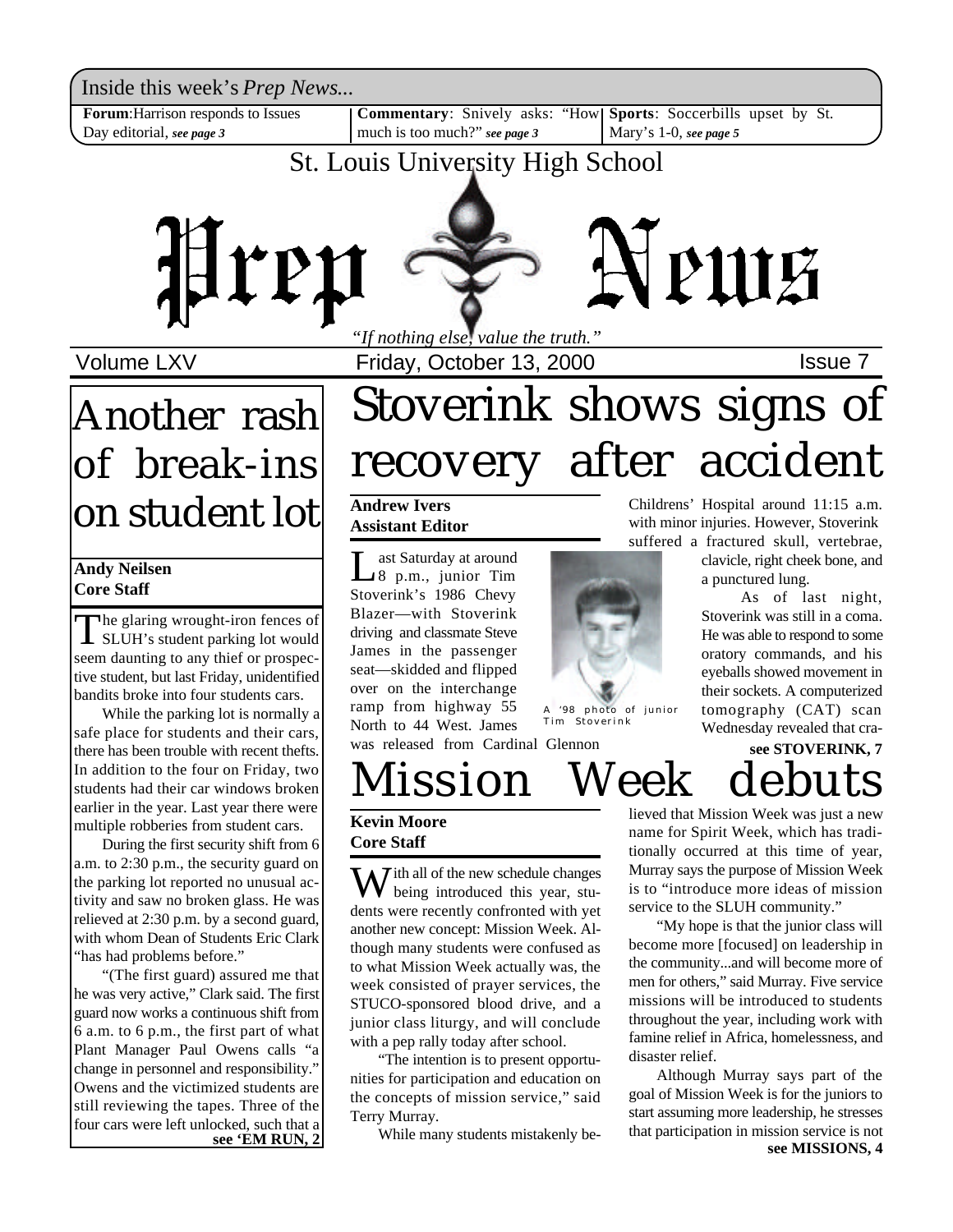# 2 **News** October 13, 2000 Hispanic Month celebrates culture

#### **Brian Kane Reporter**

H Universidad High. Que tal hoy? Es Tola, los estudiantes de San Louis el mes de los pais hispanicos.

As a tradition begun last year, Hispanic History Month is a perfect opportunity for students to work (on one of the final goals of SLUH) being open to growth.

In a world, continent, country, city, and school where the Hispanic world is present but not always obvious, it is important to be aware of different cultures, ways of life, and historic backgrounds if a full understanding of American culture is going to be possible.

"There are so many students here who are of Hispanic descent, and there are so many Hispanics in this country, and St. Louis especially, that people are not aware of, " said Spanish Club moderator Myriam Aliste.

Last year, announcements over the PA informed students of the contributions that Hispanics have made in our country. To avoid from redundancy, this year's focus will move off the topic of specific people in Hispanic history.

This year, Hispanic History month will focus instead on independence among countries with a Hispanic presence beginning with the U.S. The Spanish Club will be mostly responsible for the events. Every Friday and Monday, a short speech over the PA will be made in the morning describing how a Hispanic country gained its independence from foreign powers.

According to Aliste, "We want them to learn something, but very briefly so they don't get bored."

After exam week, there will be a soccer match among all the foreign language clubs to get a more hands-on view of foreign culture. Other clubs will also have a chance at a home field advantage, as each language's club will have a tournament in an area connected to its culture.

Former Spanish Club celebrations have included the Day of the Dead, and a Latino Dance with Nerinx. Aliste is confident that the club will remain active in exploring the cultures of Spanish-speaking countries.

Collaborative efforts of all the foreign languages include International Week, during which each language has the chance to promote interest in their culture, and a Trivia Week where students could answer questions about languages, even if they don't take that class.

Aliste stresses the need to be respectful of the different people found around us. According to Aliste, all cultures have contributed to the world in one way or another, whether they are noticed or not; there should at least be an awareness of the difference of people throughout the world.

### 'EM RUN

#### (from 1)

student with permission to retrieve something from their car could easily have opened the door and taken something out.

The security tapes reveal that the burglars entered the student parking lot around 1:30, and left soon after the security guard's sweep around 1:50. The tapes also confirm that the parking lot guard had made his rounds, but the two perpetrators hid between cars to avoid his cursory rounds.

"I made it clear to (the first guard) that it is imperative for him to be active, to make continuous sweeps of the lot," said Clark.

 While the cameras watching the parking lot are too far away to identify the thieves, Clark wonders if a student might have committed the robberies. The stolen items are very peculiar for a run-of-the-mill vagrant thief. As well as the usual CDs and other valuables, a pair of glasses and a student's lunch were also missing. Because Clark allows many students to go out to their cars for something that they forgot, he cannot narrow the field of possible suspects.

The crimes also took place at the end of the junior/senior lunch period, so a thief may have easily slipped in unnoticed as students were returning from off-campus lunch. Clark admits that it would be just as easy for someone else to rattle some handles on unlocked cars, but is still puzzled by peculiar items stolen.

 There seems to be no easy solution to this problem; the thefts in the past do not seem to have made a lasting impact on security reform at SLUH. The only guidance that Owens can give to students is to "keep anything valuable out of sight" when they park in the lot.

### Blood Drive By the Numbers

- •Pints Taken: 65
- •Usable Pints: 57
- •Violent Reactions: 3

•Violent Reactions by a *Prep News* Sports Editor: 1

•Violent Reactions by a

STUCO Sports Commisioner: 1

•*Prep News* Editors in Chief forced to indicate that they had either gotten a body piercing or

used illegal street drugs in the past 6 months: 1

•Packages of Cookies handed out: 278

- •Buckets of Pink Lemonade: 6
- •Free T-Shirts: 0
- •Missing a second-period quiz: Priceless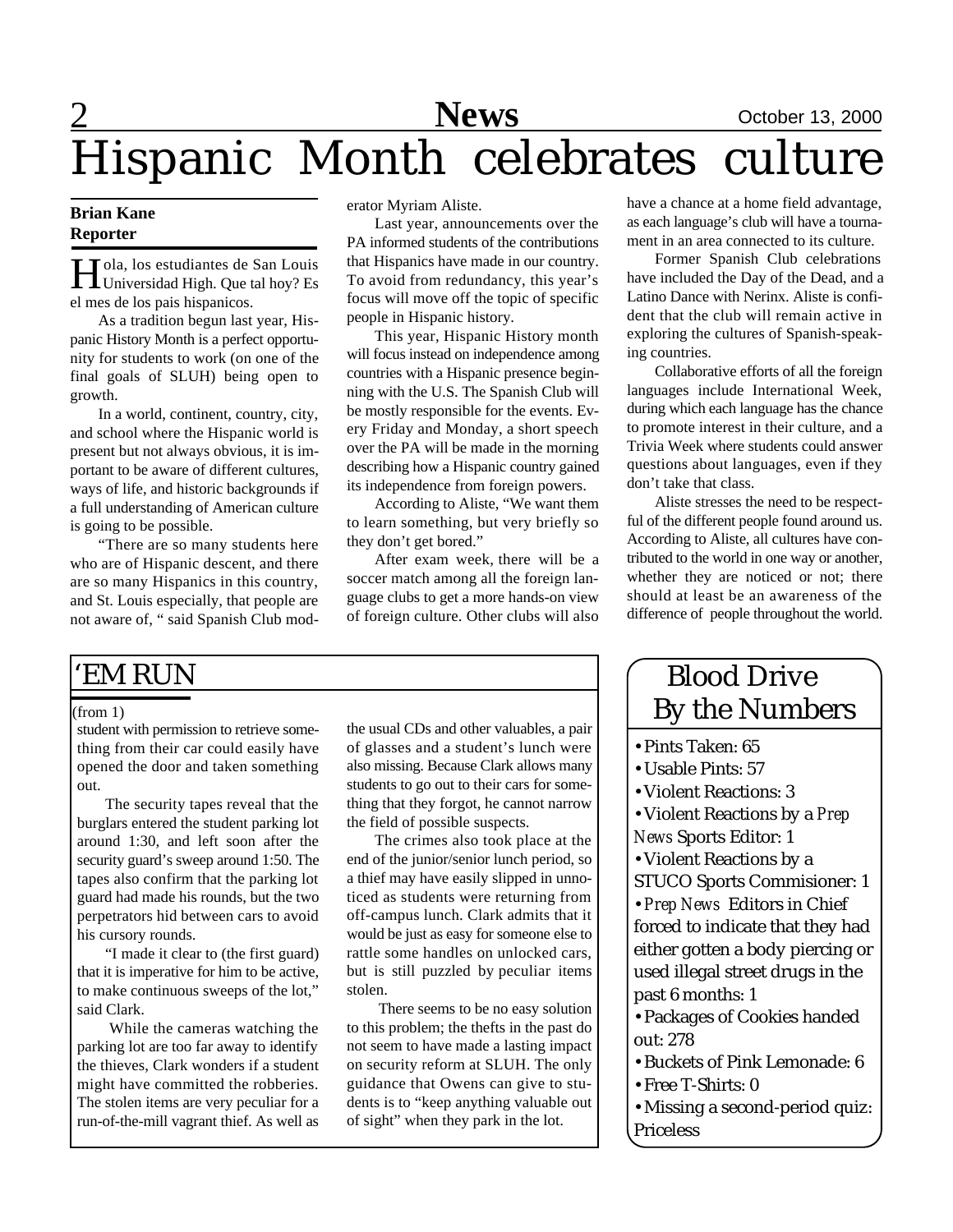## October 13, 2000 **Editorial** 3

## **Commentary** Snively asks: "How much is too much?"

#### **Matt Snively Assistant Sports Editor**

Fade in: Coming from all sides, zombies flood a building, wandering aimlessly through the halls. They sit in slumber most of the day, awakening only long enough to eat in a ravenous frenzy. Fade out.

Is this a scene from an upcoming horror movie, sure to scare at a theater near you? No! This abomination is even closer than your local theater, for it is the daily routine at St. Louis U. High, house of the walking dead (or at least asleep).

With the advent of a seventh period and a school day that is twenty minutes longer, many students find themselves hard pressed to finish all their homework, participate in extracurricular activities, and sleep for any significant amount of time. While weary fellows we may be, what is the cause of this tired feeling that permeates SLUH?

Students are often quick to blame teachers and the administration for their sleep-deprivation problems, while overlooking outside factors such as jobs and sports that are equally time consuming. Invariably, complaints arise about the workload placed on students, with some students doing upwards of three hours of homework a night.

Of course, there are also students who do practically no homework; typically these two sides cancel each other out, and the issue dies each year. This year is different, in that students and faculty struggle through the mire of seven periods instead of the traditional six.

This extra class was meant to allow for five-day-a-week theology and a period for fine arts, both of which are noble ideas. However, in practice, the schedule is flawed because of the inherent problems created by lengthening the school day. Even though students might not have a homework-intensive class during their seventh period, many have been surprised by the amount of energy they expend paying attention for an extra class. This loss of energy, coupled with less free time, slowly saps student will to perform.

Another problem this year has been the block schedule, and the amount of tests given on these days. At first it appears to be the ideal day for a test—eighty minutes instead of forty-five certainly facilitates test taking, but what happens when every teacher plans a test on that day? Instead of the nice change of pace offered by a block schedule, students are faced with the grim prospect of having three or four tests on the same day.

Extracurricular activities, particularly sports, also sap students of their energy. Two hours or more of strenuous exercise every day not only tires students physically, but the simple time drain must also be reckoned with. Other activities, such as community service and school-related club events, take valuable time away from intellectual pursuits. Jobs cut into student's study time as well. Working 10-15 hours per week might not seem like **see SNIVELY, 4**

# LETTERS TO THE EDITOR Harrison responds to Issues Day editorial

#### To the Editors:

Your editorial of last week concerning non-Catholic views struck a strong chord in me. You brilliantly used Father Barber's words to great effect. For my part, I have absolutely no doubt about the ability of our students to consider different ideas, discuss them intelligently, and take a well-reasoned stand.

 However, not everyone in the larger community agrees with this point of view. I have received several letters which indicated disbelief that one-third of a Catholic high school would vote for Al Gore, a Pro-Choice candidate. In fact, it seems to me that in overlooking this aspect over the "uproar this invitation (to invite a Pro-Choice candidate) would inevitably cause" you might contribute to the very environment you seek to avoid.

What happens at SLUH does not happen in a vacuum. Not only the publicity generated by the *Post-Dispatch*, but the *Prep News* On-Line and conversations with family, friends, and others spreads the word about what is happenning at SLUH. In a way, this is very flattering. This spotlight demonstrates that our place in the community is an important and effective one. What happens here matters, perhaps in a way which would not quite be true of other schools. Of course, this recognition has its downside as well.

I am not advocating that we never do anything controversial. But, in so doing we need to acknowledge the complexity this involves. Ironically, this very complexity is in part caused by the insistence on certain parts that the issues are really quite simple.

So while I think we are in basic agreement on how to proceed, I would ask you when taking positions to be more aware of the ground over and in which we operate. I am grateful for your challenge that we take our own words more seriously. Let us keep challenging and discussing. I believe that this is the only way forward.

Sincerely yours in Christ, Jeffrey Harrison, S.J.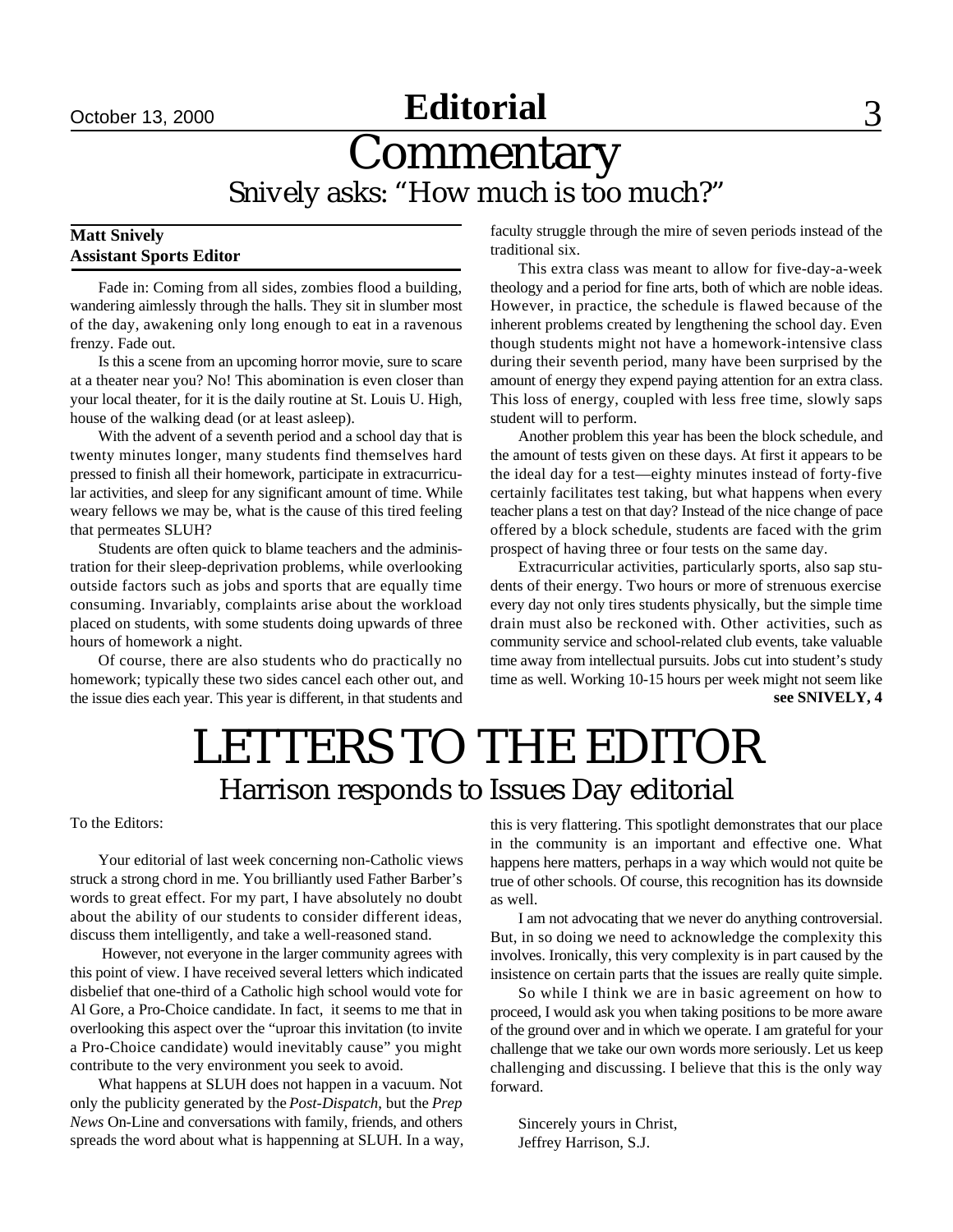### <u>4 **Neditorial**</u> Cotober 13, 2000 LETTERS TO THE EDITOR STUCO addresses Spirit Week **Editorial Editorial**

#### To the Editors:

Attention Jr. Bills of all ages! You may have been wondering, or even questioning, where is Spirit Week? Well, you young inquisitive minds, Spirit Week is postmarked for the month of October, a week marked by the courage and insanity of Jr. Bills sacrificing not only their bodies, but also their manageable aroma as they scurry down tarps full of Lunch-lady Kathy's surprises, as with all Spirit Week events, pending final approval.

The madness continues as eight pitied volunteers put their stomachs on the line for the greatly entertaining Twinkie-Eating Contest. Who will be the first team

### SNIVELY

#### (from 3)

much, but when that time could be applied to papers and projects, it is a huge burden.

Another factor that has entered the equation in the past few years is what colleges want to see. Now more than ever, good grades and a clean attendance record are not enough to warrant acceptance to most colleges. These institutions want to see involvement in not only school sponsored activities, but also community activities. Often, leadership activities and class participation carry a large weight when two similar students are being considered by a college for acceptance. Students are stuck in a Catch-22: encouraged by parents and colleges to devote time to spiritual and athletic pursuits (not to mention *pleasure*), they are pressured by those same people to perform at a high academic level. Amid this quandary, balance is elusive; the stress overwhelms many students.

So we know these things: stress is on the rise at SLUH, students say there is too much homework, and students are very involved in activities outside of school. Whether this stress is self-induced or a result of being overloaded with work, something needs to be done about the

of two to stomach twenty-four creamfilled sponge cakes? On the third day, STUCO created craziness as incredibly willing students donned the most unfashionable clothing known to man. Yes, Jr. Bills, I am not kidding you. Anything goes that is not in bad taste...and dressing up as a female is prohibited.

But that is not the end. On that Friday, the world will end—for the CBC Cadets, as our football team prepares to dehumanize the purple weaklings. To prepare our troops for victory, the greatest show on earth is coming to our very own school. No, it's not the circus, but it's close. It's the greatest pep rally that you will ever

debilitating pressures of SLUH.

Perhaps teachers could work together when scheduling tests, so that students do not get swamped on certain days. Also, teachers should consider the amount of non-academic work that students do in today's society.

It's not that these extracurricular activities are worthless wastes of time; on the contrary, they are more often than not worthwhile endeavors that enrich a student's life. They can be just as much of a learning experience as classwork if they are done with the right frame of mind. Balancing these activities with homework, instead of focusing only on a homeworkintense curriculum, would allow students to broaden their interaction with the community while not suffering in class.

Pretending like these commitments do not exist is no way to assign homework. Students would have time to write papers all day long if that's all they did, but high school should be much more than academics. It should be a time for personal growth, exploration into new experiences, and fun. Adults tell us these are the best day of our lives. Now if they would only let us enjoy them.

attend, and on top of that, there will be a guest speaker who will pump you up more than a bag of pork rinds, a milk shake, and a Saturday night of Ultimate Fighting. Don't fret, my children. Spirit Week is set for arrival on the week of October 23-27.

If the wait is too long, then we have a solution to your impatience. This Friday, the first pep rally of the year will be held in our stadium. There will be events that one can't even fathom, and to make it just a bit sweeter, we will draw the winner of the WWF wrestling tickets during the pep rally.

Your President, Timmy Chinball (AKA Tommy C.)

#### MISSIONS

#### (from 1)

limited only to juniors. The semi-annual STUCO blood drive which took place this week was an example of how older students could get involved in mission service, according to Murray.

Murray adds that mission service is not confined only to one week. Encouraging mission service is "more a yearlong process, but this week was the catalyst of that process," said Murray. The intent of Mission Week was not to eliminate the Spirit Week which had in the past been organized by the junior class, but rather to "teach leadership to juniors in a more productive week," said Murray.

The original Spirit Week may not be entirely lost, however: STUCO hopes to sponsor the traditional spirit week during the week of the football game against CBC in two weeks.

Murray said that the idea of Mission Week was to give students the opportunity to participate in the mission service activities. Murray hopes to "encourage the spirit of the SLUH community by positive works," which will be introduced to students by speakers, bulletin boards, and prayer services. "The emphasis is not on fundraising, but on awareness and participation," said Murray.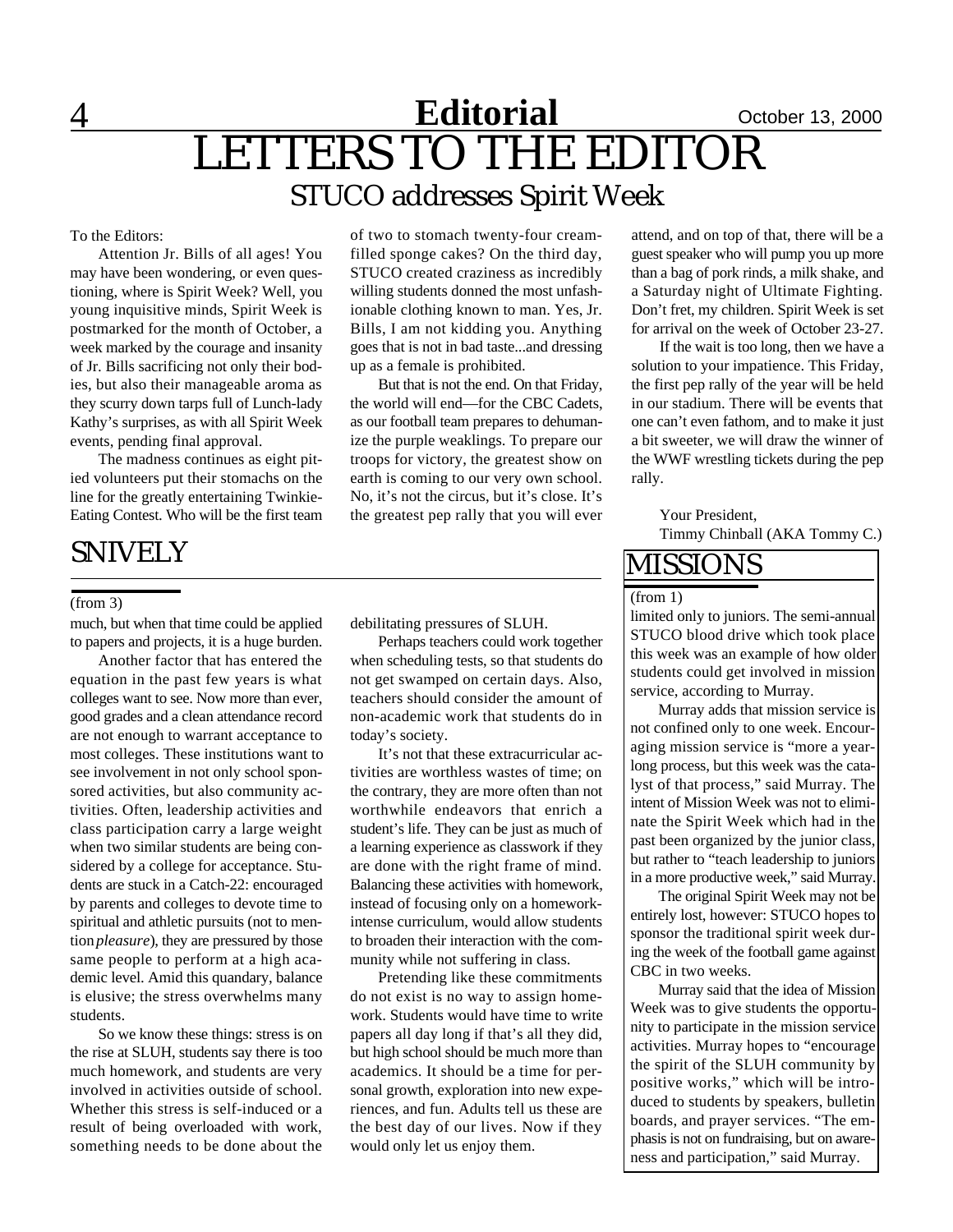# October 13, 2000 **Sports News** 5 Soccerbills stumble during a 1-2 week

#### **Garry Holland Reporter**

A fter breezing by Webster 6-1 in the<br>first game of pool play at the Rick fter breezing by Webster 6-1 in the Hudson Memorial Tournament, SLUH battled Edwardsville in the semifinals.

The Tigers came ready to play and started strong. Early in the game, after the U. High defense was unable to clear the ball out of the box, an Edwardsville striker pounced on the loose ball and ripped a shot from point-blank range at Mark Valdez. The ball was headed for the upper right corner, but Valdez reacted quickly enough to knock the shot down. Unfortunately, another striker followed the shot and, with Valdez scrambling to get up, put the ball into the empty net to give Edwardsville a 1-0 advantage.

SLUH applied pressure but the Tiger attack was relentless. Only five minutes later, an Edwardsville striker maneuvered around several defenders in the box and then unloaded a shot. In what seemed to be deja vu, Valdez made a remarkable initial save, but a trailing Tiger found the abandoned net to add to the lead.

Although Edwardsville converted on these two chances, the SLUH defense kept the team in the game by limiting the shots on goal. In both halves, the offense challenged the Edwardsville keeper but ultimately could not score; despite playing valiantly, the Jr. Blls wound up losing 2-0.

The team's next action came Monday against Hazlewood West. Despite their previous loss, the Futbolbills remained confident. Even after suffering an unfor-



Kevin McCarthy passes to Frank Simek.

tunate first half own-goal, the team remained composed.

After the halftime intermission, SLUH netted the equalizer. Sophomore Eddie Davis crossed the ball to James Twellman, who headed the ball far-post past the goalie.

After regulation time expired, the score was still deadlocked at 1, so the teams headed to sudden-death overtime. Twellman broke the tie in the second overtime period with his second goal of the game, rifling Jon DiRimundo's cross into the goal to seal the victory.

SLUH came home Tuesday hoping for a little revenge against their next foe, St. Mary's, who had defeated the Jr. Bills in the CYC tournament final. Although the team was poised to reverse the earlier fluke penalty kick win, St. Mary's luck ironically continued as they scored a cheap goal. Dragon striker Kevin Simpson turned and tried to cross the ball to an open teammate from the endline, but instead he shanked the service high but on goal. The ball looped over Valdez's head and nestled into the far corner.

The remainer of the game took place in St. Mary's third of the field, but the offense once again struggled to tally goals. Accurate through balls shredded the Dragon defense, but all shots just barely missed.

Part of the inaccuracy stemmed from the chewed-up pitch in the stadium. On one play, after Frank Simek had danced through the entire St. Mary's midfield and defense, he prepared to shoot and tie the game. However, the ball hit one of the many random clumps of grass, leaving Simek with no control of the blast, which sailed wide. Although SLUH had opportunity after opportunity, they couldn't score, and thus ended up losing 1-0.

The team plays again Saturday night at home against the Patriots of Parkway South; game time is 7:00.

# Speedobills fall again to MICDS, defeat Chaminade

#### **Jeff Dueker Reporter**

Current Polo Status: Not so bad.<br>
"Well, we did play better" quipped urrent Polo Status: Not so bad. Coach Baudendistel when referring to his team's effort against Country Day. The Polobills lost again to the Rams, 6-2, a truly disappointing loss.

SLUH definitely showed that they had the talent to defeat Country Day, outplaying them in the fourth quarter. SLUH senior Kevin Rose scored the team's only two goals and the team drew five ejections from the Rams during the final frame.

"The next games will be ours" testifies Coach Busenhart, and those games, especially the state championship game, will matter much more than these trivial regular season games. The Polobills will try to stay focused and improve in the weeks to come

The boys manged to rebound in a big way when they spanked Chaminade 8-4. SLUH had eleven steals, and outshot Chaminade 28-10, obviously dominating the Flyers.

SLUH did have trouble scoring at different points of the game, due to a combination of bad shots and a decent Chaminade goalie, who finished with

eleven saves, including six in the third quarter. He even scored a goal off of Greg Auffenberg from his own goal, an amazing 25-foot lofted shot. The goalie was ecstatic, but apparently he wasn't informed that his team had lost.

"Both our goalies have black eyes now," joked Baudendistel, "but the team is debating whether or not being scored on by a girl is worse than being scored on by the other team's goalie," referring to junior Mike Peterson's encounter last year.

Come see the Polobills compete in the MICDS Invitational this Saturday at MICDS, with the final game starting at 7:00.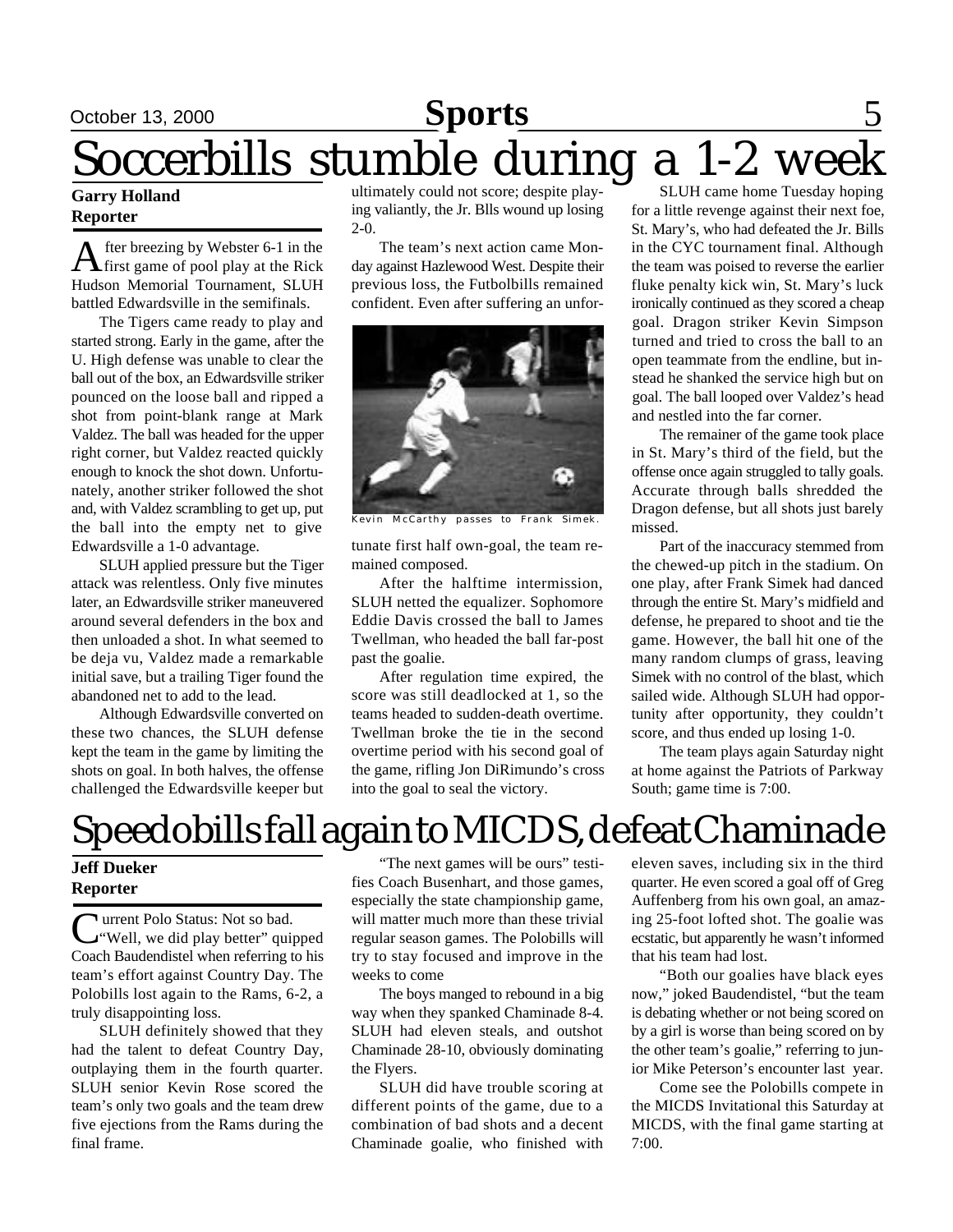#### **6 News Sports October 13, 2000 Sports**

# Carter kickoff return sparks Footbills

#### **Shawn Furey Reporter**

 $\sum$  *T* ith a bye the previous week and ample time to prepare for a very talented Francis Howell North team, the Bills looked forward to a serious challenge on a cold Friday night. Francis Howell North was up to the task.

The U. High kicked off the ball, and an interesting pattern began to dictate much of the first half. The Knights of Francis Howell North would have long, sustained drives in between the twenty yard lines, and then the boys cut off their oxygen. The Knights simply could not score in the red zone against the tough SLUH defense. Also, due to their apparent lack of a kicking game, Francis Howell continued to turn the ball over on downs to the Bills.

However, this gave the Jr. Bills bad field position throughout much of the first quarter. But while the offense tried to shake off rust from the bye week, the defense remained the rock.

It was only a matter of time before the offense required the stellar touch it had shown in the Vianney game. Sure enough, the offense began to get on track about halfway through the second quarter. Sophomore quarterback Dossie Jennings

# Mercurybills in weekend invitational

#### **Tom O'Brien Core Staff**

In the Fred Lyons Metro invitational on<br>October 5, the varsity cross country n the Fred Lyons Metro invitational on squad decided to take a different approach to the race than they had in past years. In the past, SLUH's varsity skipped the meet, which allowed them to run a larger number of hard workouts in their preparation for the conference meet.

However, because Coach Linhares wanted to strengthen the varsity's morale and racing ability, he decided to enter the varsity in the meet, fully intending to win.

punched it in to the end zone from three yards out to cap a steady offensive series.

"It was great to put that one in and get on the board first," said senior center Nick Schulte.



Chris Carter breaks away for 83 yards

The Knights answered right back, however, and at halftime the score was tied at seven. Coach Kornfeld said of the team's first half peformance, "You never know how the guys will react coming off a bye week, but we regrouped at halftime and came back to play some really good football."

The momentum swing began on the very first Jr. Bill possesion in the second half. Speedy junior Chris Carter returned the kickoff down the left sideline 83 yards before finally being wrestled down at the Francis Howell one yard line. Chris

The team was running without captain Dave Godar for the first time, and like Godar's gluteus maximus, they were hurting.

The team adopted a pack strategy for the first 1 to  $1 - 1/2$  miles. This strategy kept the team together by bringing up the slower starters andholding back the faster ones. The pack strategy worked well as the varsity came across as a pack at the one mile mark with a time of 5:26.

The effectiveness of the pack strategy was obvious at the finish, with the top five finishing very close together. Ryan Hatch led the pack (13th, 17:16) followed Finney found the end zone several plays later to put the bills up 14-7.

The momentum continued as the Jr. Bills put up two more offensive touchdowns on short runs by Finney and captain Zach Schmitt. The scoring drives were helped along by Jennings passing for 136 yards, including four receptions by Schmitt for 66 yards. Senior captain Matt Sinclair, who had 40 yards receiving on three receptions, said, "Our third down conversions were really impressive and helped us to maintain drives and allowed our defense to have a well-deserved rest." The Jr. Bills were 7-9 on third down.

The defense guaranteed it would be a long ride home for the St. Charles squad when Finney scored his third touchdown of the game on a 54-yard interception return. That put the boys up 35-7 and secured the win. The Knights added a late insignificant touchdown to make the final score 35-14.

The Bills improved to 4-1 and are now looking ahead to a huge game against MCC rival DeSmet. "I have been looking forward to this game all year," said Finney. "Like a pack of wild wolves," added the always-enthusaistic Tony Sansone.

DeSmet fields a great team this year, but as always, these boys are up to the challenge. This Friday they will get to prove it again.

by Tom O'Brien (17th, 17:21), Dan Leinauer (18th, 17:22), Patrick Leinauer (19th, 17:23), and John Parr (26th, 17:37). Also running for the varsity but not in the top five were Andy Skosky (36th, 17:52) and Kyle Gonnerman (39th, 17:56). Unfortunately, the varsity could not bring home the first place trophy because of a strong showing by Parkway South, but they did fare well with a second place finish.

The team's next race is the MCC Championship tomorrow at Chaminade. The varsity race begins at 10 a.m., so please come out and support your Jr. Bills.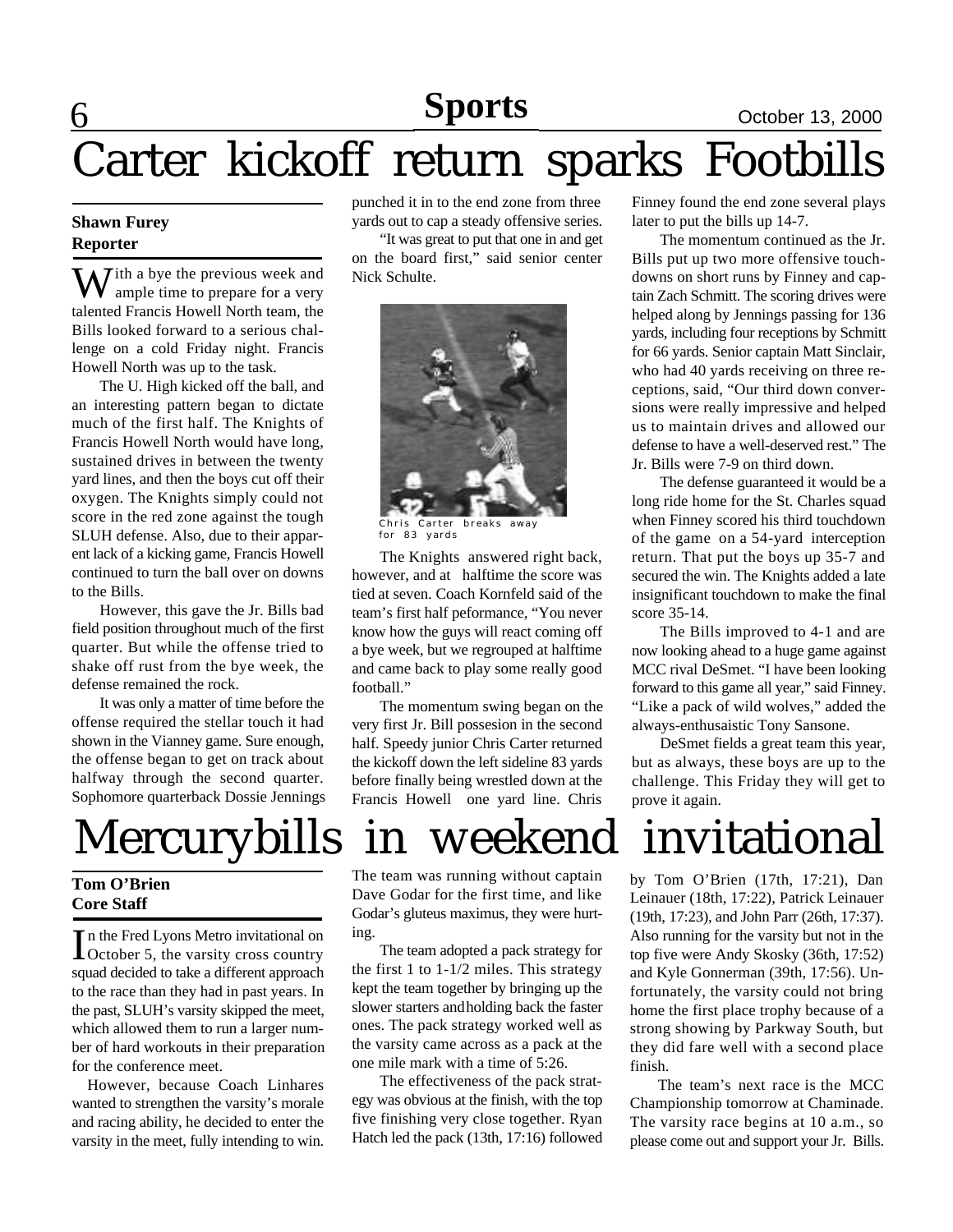## October 13, 2000 **News** 7 STOVERINK

#### (from 1)

nial swelling was decreasing. Yet Stoverink was still unable to open his eyes.

When the accident occurred, the two students were traveling with a group of friends from a dinner at a Nerinx Hall junior's house to a dance at Nerinx. James and Stoverink were the only people in his vehicle when the accident occurred.

As Stoverink approached the ramp, he made his way into the left lane and proceeded up the hill. At the crest, James says he realized there was a problem: "I don't know how fast we were going—but [it was] too fast for that turn."

The car swerved left, right, fish-tailed, and began sliding sideways. James recalls hoping the car would not flip; when he knew it would, he braced himself. The Blazer made a full rotation and came to rest with its passenger side on the pavement.

 Stoverink, who was not wearing a seat belt, was thrown from the car.

Once the car came to rest, James, who was wearing his seat belt, noticed that the rear window had been shattered and exited the vehicle through that opening. "I didn't even realize Tim had been thrown out," he recalled.

He was sitting near the car when some other members of their caravan arrived and attempted to help; one called 911. "Everyone was pretty panicked," James said. Another motorist—one with medical experience—stopped and provided some aid.

Police arrived at the scene after about a minute, and an ambulance shortly thereafter. Both James and Stoverink "received immediate medical attention," according to SLUH President Paul Sheridan, S. J.

The two boys were put in neck braces and rushed to the hospital in the same ambulance; they arrived "no later than 8:20," according to James.

James was released about three hours later, but Stoverink remained in an Intensive Care Unit (ICU).

Those involved with the accident were intent on expressing the fact that neither James nor Stoverink were intoxicated. "Tim—he never drank," James asserted.

The following morning, Stoverink's uncle, Bill Stoverink, visited the Jesuit Residence at #3 Lawn Place and informed Ralph Houlihan, S. J., the only person in the house at the time, about the accident. Bill Stoverink explained that Stoverink's parents—Tim Sr. and Christine—wanted the school to know of the situation.

Sheridan returned home shortly after Bill Stoverink's report and left with Houlihan for the hospital. Once there, they administered the Sacrament of the Sick and additional blessings to Stoverink.

They also visited with and "comfort(ed) the parents," says Houlihan, who taught Stoverink last year. They were "wonderful people," and, having spent the previous night in the hospital with their son, "were remarkably composed, yet very anxious—and rightfully so."

Houlihan remarked that Tim Jr. was not the their only concern; the family's other children, Joe (15), Jack (13), and Tessa (4), were also on their minds. "They wanted to be with them," Houlihan said.

James Knapp, S.J., Superior of the Jesuit Community, later visited Stoverink and his parents at the hospital. To Knapp, Tim Sr. and Christine Stoverink were "really great people—really strong and hopeful."

Monday morning, Sheridan met with Assistant Principal Art Zinselmeyer, who was one of few administrators who knew of the accident. They concurred that Sheridan should speak with the junior class.

A special junior prayer service was incorporated in place of the freshman service to give Sheridan a time to speak and pray with Stoverink's classmates. He described the entire situation to the junior class and answered students' questions.

At that time, Kenneth McKenna and Mary Michalski of the Counseling Department announced that all the counselors were available to meet with any students during the upcoming days.

During the first two periods, a group of about 13 concerned and emotional students gathered in the counseling office. By the end of activity period, there were about 30. Counselors cleared the student commons of other students and moved the group meeting there.

McKenna said one philosophy, contrary to that of group counseling, is simply "(getting) it over with and moving on." Yet he feels it is "better to keep talking, to work (problems) out. That is the best (way).

"Some people's difficulty will ease with time," McKenna said of looking after those who are suffering. "For others, especially those at the accident, it will be much more difficult for them to come to a balance between their concerns for Tim, their studies, and the rest of their life." The question, said McKenna, is, "How (does one) incorporate (one's) concern in a longterm way?"

As of Wedneday, most students had returned to regular classes.

Houlihan, Knapp, and Sheridan, all spoke of their experiences with others who have suffered similar injuries, and all expressed how difficult the duration of cranial recovery can be.

Tim Stoverink Sr., a detective with the CDI Unit of the St. Louis County Police Department, said tiredly Thursday morning, "It's been the longest week, extremely hard. I can't even describe it."

But, "everyone (from SLUH) has respected" the family's privacy and their requests not to visit their son yet. And the Jesuits, who have visited the hospital every day since Sunday, "have all been great."

Sheridan, who last visited Wednesday night, said, "It has been a very emotional ride for his parents and all of us here. I think the miracle is that he survived. I think that is a miracle—I really do."

He said Stoverink's parents are grateful to his classmates and other friends for their kindness and concern.

"Now we have to be patient, prayerful, and supportive," Sheridan concluded. "This (situation) is very emotional. (It) deals with life itself."

Sheridan suggested that those concerned should write to the Stoverinks. "They can express in words what they feel," even if the Stoverinks are not seeing visitors currently.